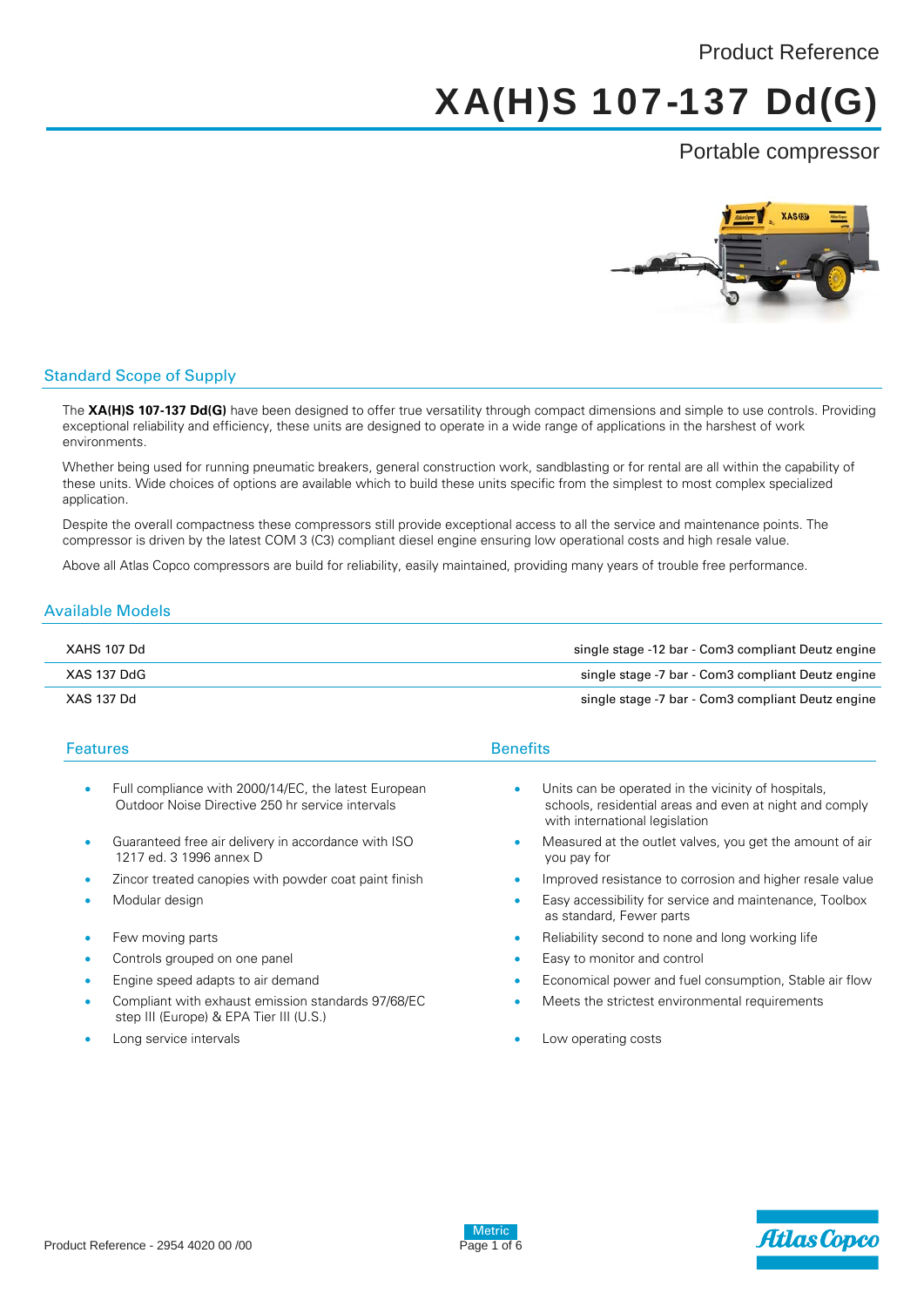## Technical Data

| Compressor - EC                                        |             | <b>XAHS 107 Dd C3</b>           | <b>XAS 137 DdG C3</b>        | XAS 137 Dd C3    |
|--------------------------------------------------------|-------------|---------------------------------|------------------------------|------------------|
| Normal effective working pressure                      | bar         | 12                              |                              |                  |
| Actual free air delivery <sup>1</sup>                  | $\sqrt{s}$  | 93                              | 96                           | 125              |
| Actual free air delivery with aftercooler <sup>1</sup> | $\sqrt{s}$  | 88                              | 92                           | 120              |
| Max. sound power level (Lw) <sup>2</sup>               | dB(A)       | 98                              | 98                           | 98               |
| Max. sound pressure level at 7 m (Lp)                  | dB(A)       | 71                              | 71                           | 71               |
| Oil Capacity                                           |             | 13                              | 13                           | 13               |
| Max. ambient temperature                               | $^{\circ}C$ | 49                              | 48                           | 48               |
| Max, ambient temperature with aftercooler              | $^{\circ}C$ | 41                              | 40                           | 40               |
| Air Compressor outlets                                 |             | $3 \times 3/4$ "                | $3 \times 3/4$ "             | $3 \times 3/4$ " |
| Maximum altitude                                       | m           | 4200                            | 4400                         | 4200             |
| Minimum starting temperature                           | $^{\circ}C$ | $-10$                           | $-10$                        | $-10$            |
| Engine                                                 |             |                                 |                              |                  |
| Deutz                                                  |             | TD2011L04                       | TD2011L04                    | TD2011L04        |
| Number of cylinders                                    |             | 4                               | $\overline{4}$               | 4                |
| Output at rated speed                                  | kW          | 52                              | 52                           | 52               |
| Swept volume                                           |             | 3.62<br>3.62                    |                              | 3.62             |
| Engine speed (nominal)                                 | r/min       | 2400<br>2400                    |                              | 2400             |
| Engine speed (unloaded)                                | r/min       | 1800<br>1700                    |                              | 1800             |
| Capacity oil system                                    |             | 11<br>11                        |                              | 11               |
| Capacity of fuel tank                                  |             | 130<br>130                      |                              | 130              |
| Fuel consumption at 0% load                            | kg/h        | 5.9                             | $\qquad \qquad \blacksquare$ | 5.9              |
| Fuel consumption at 25% load                           | kg/h        | 6.9<br>$\overline{\phantom{a}}$ |                              | 6.9              |
| Fuel consumption at 50% load                           | kg/h        | 9                               | $\overline{\phantom{a}}$     | 9                |
| Fuel consumption at 75% load                           | kg/h        | 10.9                            |                              | 10.9             |
| Fuel consumption at 100% load                          | kg/h        | 12.3                            |                              | 12.3             |

|                                                        |              | XAHS 107 Dd      | <b>XAS 137</b>               | <b>XAS 137</b>    |
|--------------------------------------------------------|--------------|------------------|------------------------------|-------------------|
| Compressor - NON EC                                    |              | C <sub>3</sub>   | DdG <sub>C3</sub>            | Dd C <sub>3</sub> |
| Normal effective working pressure                      | bar          | 12               | 7                            | 7                 |
| Actual free air delivery <sup>1</sup>                  | $\sqrt{s}$   | 95               | 98                           | 127               |
| Actual free air delivery with aftercooler <sup>1</sup> | $\sqrt{s}$   | 90               | 94                           | 122               |
| Max, sound power level (Lw) <sup>2</sup>               | dB(A)        | 104              | 104                          | 104               |
| Max. sound pressure level at 7m (Lp)                   | dB(A)        | 76               | 76                           | 76                |
| Oil Capacity                                           |              | 13               | 13                           | 13                |
| Max. ambient temperature                               | $^{\circ}C$  | 53               | 53                           | 53                |
| Max. ambient temperature with aftercooler              | $^{\circ}C$  | 45               | 45                           | 45                |
| Air Compressor outlets                                 |              | $3 \times 3/4$ " | $3 \times 3/4$ "             | $3 \times 3/4$ "  |
| Maximum altitude                                       | m            | 4200             | 4400                         | 4200              |
| Minimum starting temperature                           | $^{\circ}$ C | $-10$            | $-10$                        | $-10$             |
| Engine                                                 |              |                  |                              |                   |
| Deutz                                                  |              | TD2011L04        | TD2011L04                    | TD2011L04         |
| Number of cylinders                                    |              | $\overline{4}$   | $\overline{4}$               | $\overline{4}$    |
| Output at rated speed                                  | kW           | 52               | 52                           | 52                |
| Swept volume                                           |              | 3.62             | 3.62                         | 3.62              |
| Engine speed (nominal)                                 | r/min        | 2400             | 2400                         | 2400              |
| Engine speed (unloaded)                                | r/min        | 1800             | 1700                         | 1800              |
| Capacity oil system                                    |              | 11               | 11                           | 11                |
| Capacity of fuel tank                                  |              | 130              | 130                          | 130               |
| Fuel consumption at 0% load                            | kg/h         | 5.9              | $\overline{\phantom{a}}$     | 5.9               |
| Fuel consumption at 25% load                           | kg/h         | 6.9              | $\overline{\phantom{a}}$     | 6.9               |
| Fuel consumption at 50% load                           | kg/h         | 9                | $\qquad \qquad \blacksquare$ | 9                 |
| Fuel consumption at 75% load                           | kg/h         | 10.9             | $\overline{\phantom{a}}$     | 10.9              |
| Fuel consumption at 100% load                          | kg/h         | 12.3             | $\overline{\phantom{a}}$     | 12.3              |

*1 according to ISO 1217 ed.3 1996 annex D*

*2 according to 2000/14/EC, 84/533/EEC and 85/406/EEC limits*

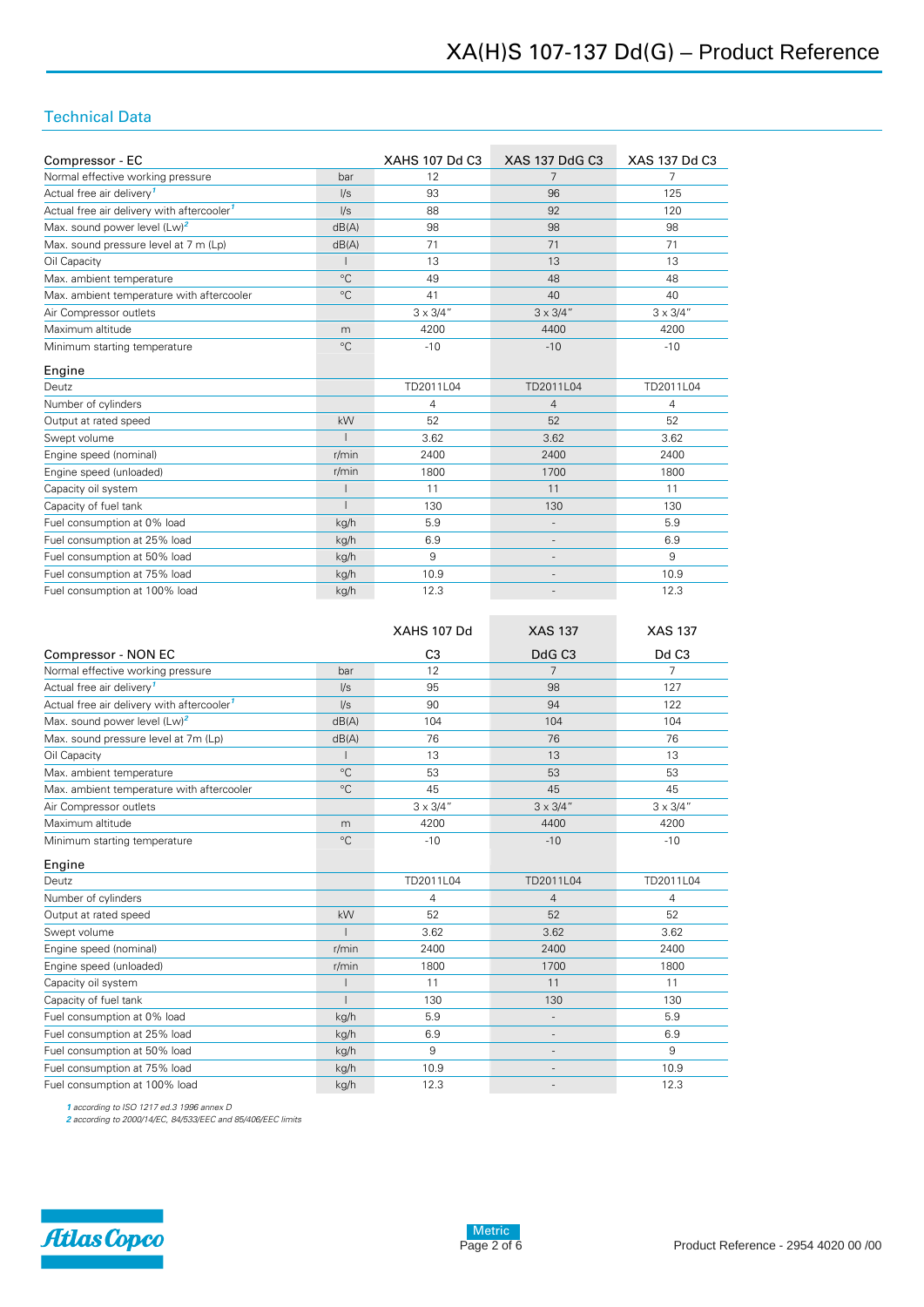# XA(H)S 107-137 Dd(G) – Product Reference

|                |         |        | <b>XAHS 107 Dd C3</b> | XAS 137 DdG C3   | XAS 137 Dd C3 |
|----------------|---------|--------|-----------------------|------------------|---------------|
| Generator      |         |        |                       | 230V-400V - 50Hz |               |
| Electric Power | phase   | kW/kVA |                       | 9.6/0            |               |
|                | 3 phase | kW/kVA |                       | 9.6/12           |               |
| Sockets        | phase   | А      |                       | 1x16             |               |
|                | 3 phase | А      |                       | 2x16             |               |

## **Dimensions**



## Weight (Ready-to-operate)

|                           |    | XAHS 107 Dd | XAHS 137 Dd | XAS 137 Dd(G) |
|---------------------------|----|-------------|-------------|---------------|
| Box version               | kg | 1190        | 1190        | 1190          |
| fixed tow bar – brakes    | kg | 1450        | 1450        | 1450          |
| fixed tow bar - no brakes | kg | 1350        | 1350        | 1350          |

## **Options**

## Vessel type

- $\bullet$  EC
- ASME
- MOM

## Tow bar

- Adjustable with brakes
- Fixed with brakes
- Fixed without brakes

## Towing eyes

- Atlas Copco
- DIN
- Ball coupling
- Italian
- NATO
- AC (France)

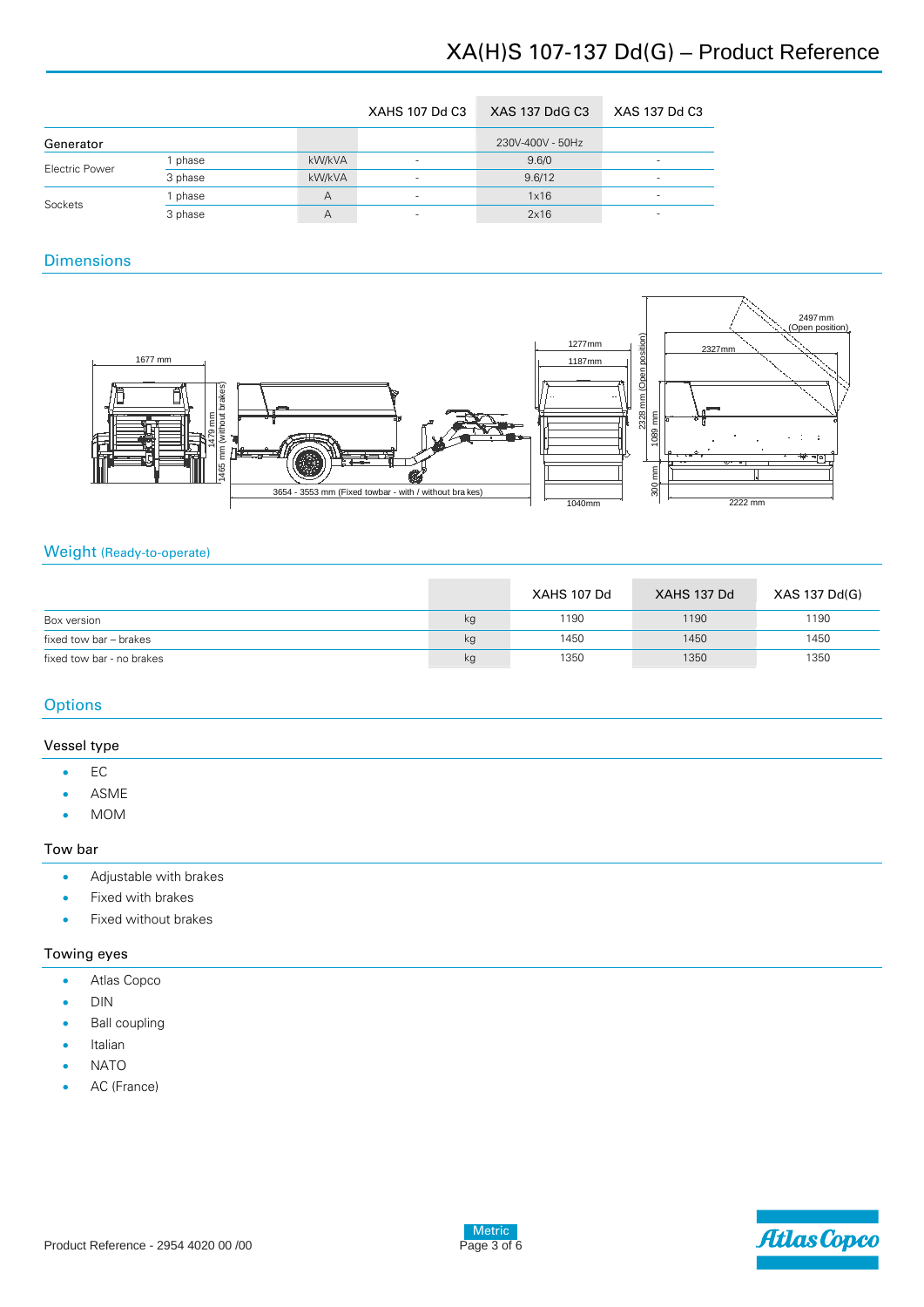## Tow bar support

- Lea
- Jockey wheel

## Road system

- **•** Full road lights system (EU homologation)
- 24V-12V adapter for road lights
- Wheel chocks

## Refinery equipment

- Spark arrestor
- Inlet shut down valve

## Generator

• 12 kVA - 230/400 V - 50 Hz (XAS 137 DdG)

## Air Quality Treatment

Lubricator

Built-in tool lubricator for 7 bar units. Suitable for use with after-cooler, fine filters and reheater.

Built-in after-cooler

Complete with moisture separation; the after- cooler reduces the compressed air temperature to ambient +7°C.

Built-in filtration pack

In combination with the after-cooler, the filtration pack reduces the oil carry-over to 0.003 ppm (depending on type selection).

Reheater pack

In combination with the after-cooler, the reheater produces dry warm air.

Air quality equipment can be combined as follows:

- After-cooler + water separator
- After-cooler + water separator + fine filter
- After-cooler + water separator + reheater
- After-cooler + water separator + fine filter + reheater

## Customer colour

- Single
- Double

#### **Others**

- Inlet filter safety cartridge
- Cold start (-20°C)
- Tool box

## Principle Data

#### Compressor Element

The quality of a compressor can be measured through the reliability, efficiency and durability of the compressor element used. Through decades of expertise in the design of compressor elements, the result is the production of most efficient and reliable compressors on the market. When the screw element is efficient- durability excels, maintenance intervals increase and fuel consumption goes down.

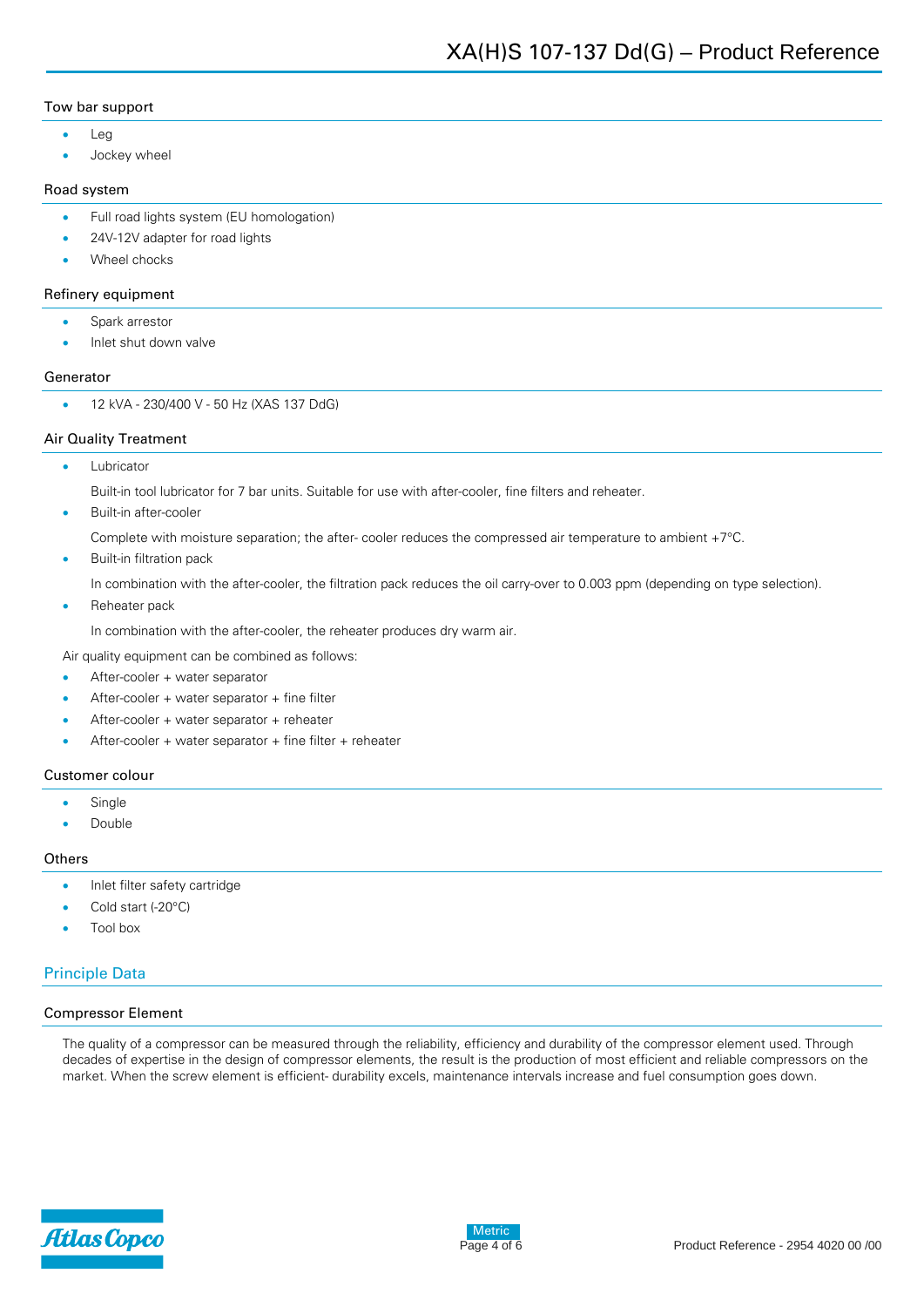#### Air/Oil Separator

Air and oil separation is achieved through a centrifugal oil separator combined with a filter element. Oil separator vessels are available in CE, ASME and MOM approved versions stamped accordingly. Designed for a higher maximum working pressure, the separator is equipped with a sealed high pressure safety relief valve, minimum pressure nozzle, automatic blow-down valve, and pressure regulator.

The compressor is delivered as standard with mineral based compressor oil.

#### Cooling System

The cooling system consists of an integrated side-by-side aluminium oil cooler with axial fan to ensure optimum cooling. The cooling system is suitably designed for continuous operation in ambient conditions up to +50°C, with all canopy doors closed.

The compressor is delivered as standard with radiator coolant PARCOOL.

#### Compressor Regulating System

The compressor regulating system consists of air filter, air receiver/oil separator, compressor element, unloader assembly with unloader valve, blow down valve and loading valve.

Economical power consumption is assured by the fully automatic step-less speed regulator that adapts engine speed to air demand.

#### Discharge Outlets

Compressed air is available from 3 x 3/4" outlet valves.

## **Engine**

## Deutz TD2011L04

COM III / Tier 3 compliant four-cylinder, liquid-cooled diesel engine provides ample power to operate the compressor continuously at fullload.

Engine output at rated speed is 52kW at 2400 rpm.

The engine has the capability to start the compressor to -10°C without the addition of a cold start aid. A cold start option is available for temperatures down to -20°C.

The 130 litre capacity fuel tank is sufficiently sized to operate the unit for a minimum of 8 hours at full-load condition.

#### Electrical System

The **XA(H)S 107-137 Dd(G)** is equipped with a 12 Volt negative ground electrical starting system.

#### Instrumentation

The instrument control panel is located on the back of the compressor canopy, with a protective plastic cover for safety and protection.

Standard instrument package includes an hour meter, operating pressure gauge, start button, and diagnostic shutdown indicator lamps all in one grouping.

An electric breaker switch avoids unauthorized starting of the compressor.

Starting is achieved with a three position switch for ease of operation.